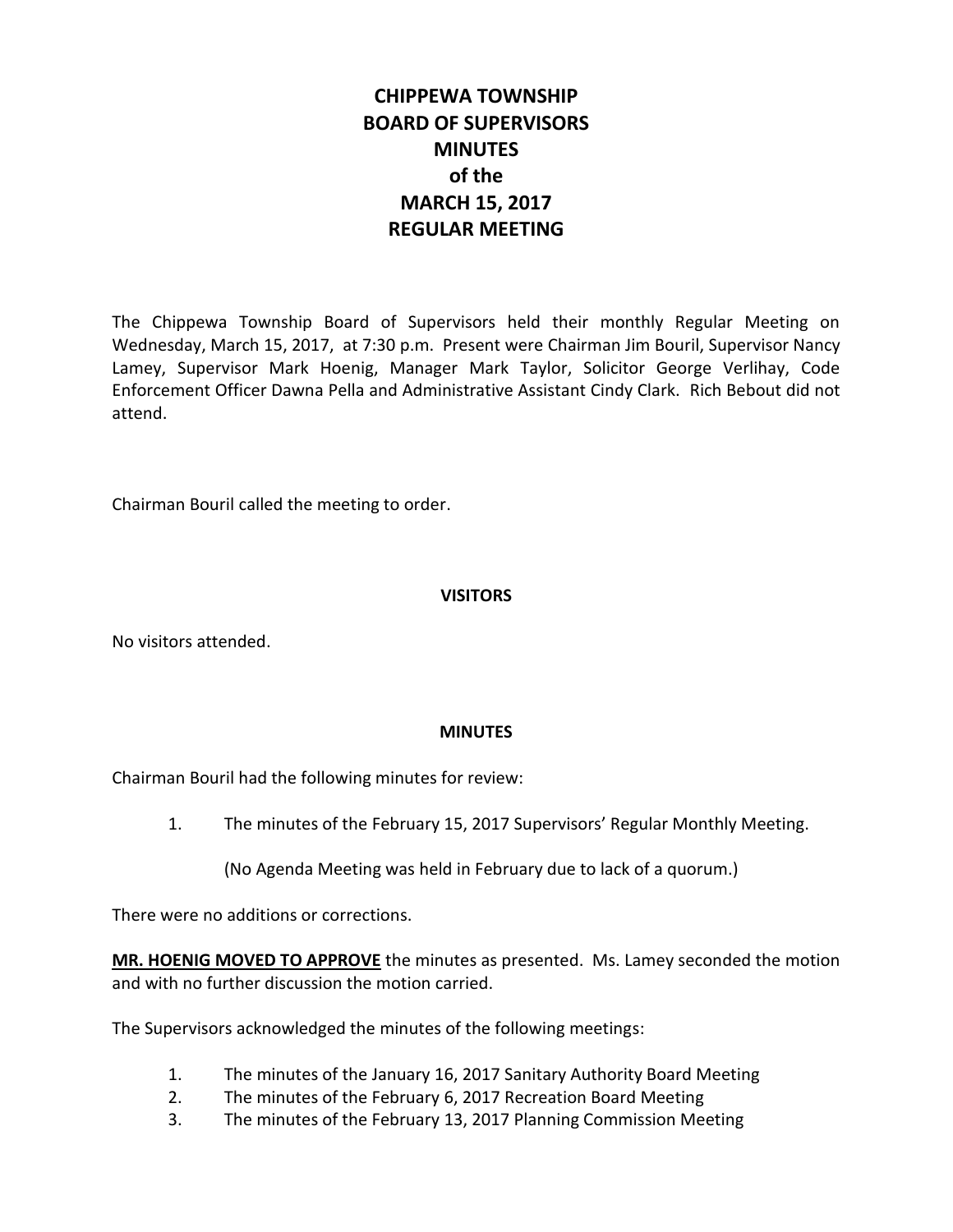#### **ITEMS TO BE ACTED ON**

None.

#### **REPORTS**

Chairman Bouril had the following February reports for review:

- 1. Financial Report
- 2. Police Department Report
- 3. Road Report
- 4. Wage Tax/OPT Report
- 5. Real Estate Tax Report
- 6. Zoning Report
- 7. Code Enforcement Officer's Report
- 8. Fire Report

#### **MANAGER'S REPORT**

Manager Taylor had the following items listed on the agenda for discussion:

1. Updated Employee Handbook:

Manager Taylor had distributed copies of the proposed handbook to the Supervisors. He had previously made a list of items in the handbook that he feels need to be changed, or clarified. He told the Supervisors that if they have any concerns after reading it, they should forward their concerns to him. He will then take part in a conference call with the attorneys who prepared the handbook. Another meeting may be needed if there are still concerns.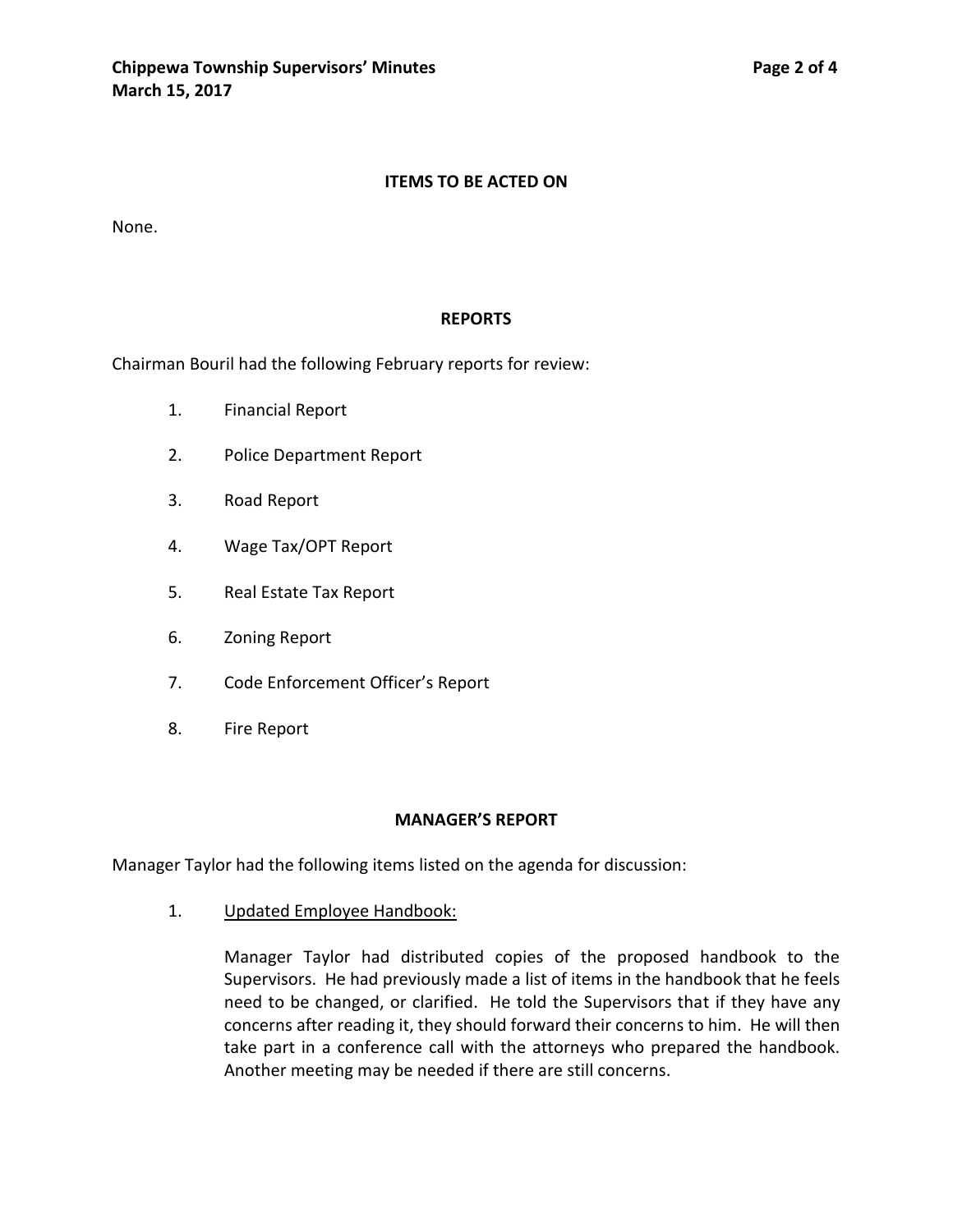#### 2. Communication Tower Lease:

Manager Taylor said that he has been working on a lease for a tower that will be placed in Chippewa Park, beyond the compost site area. The Township has been receiving assistance from the Cohen Law Group. They had previously worked with the Township regarding Comcast items. The Supervisors will be given copies of the lease agreement to go over. Details have to be cleared. The starting amount will be \$750 per month.

#### 3. New International 7600 Truck:

The Manager announced that the new truck had been delivered to the Municipal Building during the Agenda Meeting a week ago. He said it was possible for the Township to acquire the truck, along with fencing, a gate, a shed, electricity and a camera thanks for a 902 grant from the DEP. He said that Dawna Pella and Beth Popik are working on the close-out process for this grant. He will place a story about this grant and a photo of the new truck in the Township's spring newsletter that Eileen Keenan is working on.

#### 4. Replacement of Larry McCowin on the Planning Commission:

Larry McCowin recently resigned from the Chippewa Township Planning Commission. Manager Taylor said that Cindy Clark went through old records and discovered that Larry had served on the Commission for 16 ½ years, since August 16, 2000. Mr. Taylor feels he did a great job and he said he will put together something to commend him for his service. Bryan Wright sent a letter expressing interest in being appointed to fill Larry McCowin's unfinished term on the Commission. Mr. Taylor feels that his experience with plans, etc. would make him an asset to the Commission. He said he spoke to Jon Denman who had previously been interested in being appointed to the Commission, but said that Jon is fine with staying on the Zoning Hearing Board at this time. He told the Supervisors that this unexpired term will end on August 25, 2019.

**MS. LAMEY MOVED TO APPOINT** Bryan Wright to the Planning Commission to complete the unexpired term of Larry McCowin, who resigned on February 13th. Mr. Hoenig seconded the motion and without further discussion the motion carried.